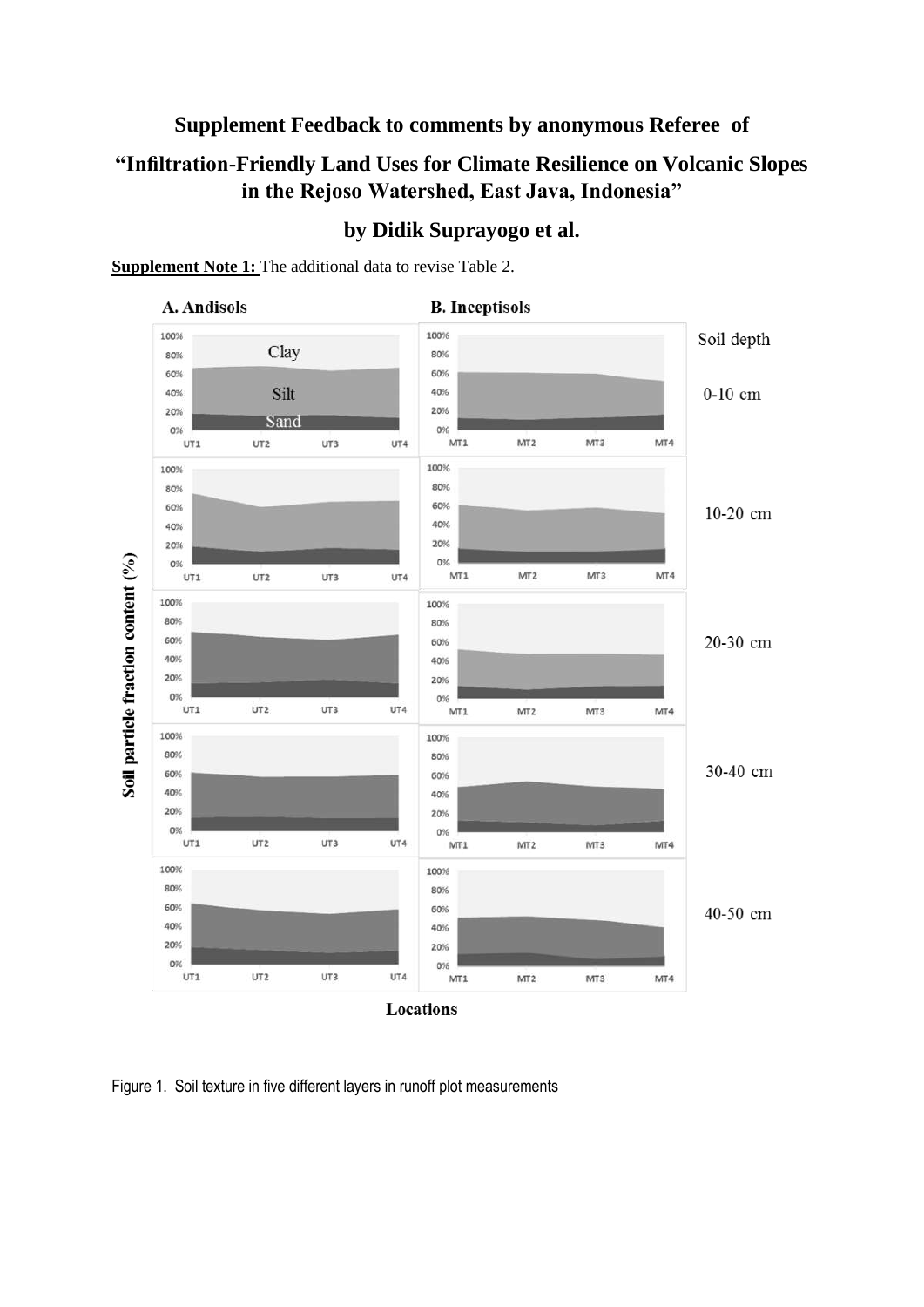Table 2. bulk density, particle density, soil porosity, macro-porosity and organic C of runoff plots

| Location<br>code | <b>Bulk Density</b><br>$(g cm^{-3})^*$ |           |           | Particle Density (g)<br>$cm^{-3}$ <sup>*</sup> |           | Soil porosity (%)* |          |           | Soil Macro-<br>porosity (%) |                  |                  | $C_{org}$ (%)* |          |           |           |
|------------------|----------------------------------------|-----------|-----------|------------------------------------------------|-----------|--------------------|----------|-----------|-----------------------------|------------------|------------------|----------------|----------|-----------|-----------|
|                  |                                        |           |           |                                                |           | At soil depth (cm) |          |           |                             |                  |                  |                |          |           |           |
|                  | $0 - 10$                               | $10 - 20$ | $20 - 30$ | $0 - 10$                                       | $10 - 20$ | $20 - 30$          | $0 - 10$ | $10 - 20$ | $20 - 30$                   | $0 - 10$         | $10 - 20$        | $20 - 30$      | $0 - 10$ | $10 - 20$ | $20 - 30$ |
| UT1              | 0.87a                                  | 0.81a     | 0.83a     | 2.16a                                          | 2.23a     | 2.31a              | 60a      | 63a       | 64c                         | 8.0 <sub>b</sub> | 5.2 <sub>b</sub> | 0.9a           | 2.05bc   | 1.61c     | 1.79b     |
| UT <sub>2</sub>  | 0.85a                                  | 0.86a     | 0.82a     | 2.27a                                          | 2.30a     | 2.33a              | 63а      | 63a       | 65c                         | 5.1ab            | 1.5a             | 0.3a           | 2.46c    | .56bc     | 1.78b     |
| UT3              | 0.81a                                  | 0.84a     | 0.85a     | 2.14a                                          | 2.12a     | 2.28a              | 62a      | 60a       | 63b                         | 4.7ab            | 2.1ab            | 1.4a           | 1.17a    | 0.58a     | 0.71a     |
| UT4              | 0.84a                                  | 0.88a     | 0.84a     | 2.28a                                          | 2.29a     | 2.08a              | 63a      | 62a       | 60a                         | 3.0a             | 0.3a             | 0.1a           | 1.35ab   | 1.06ab    | 0.92a     |
| <b>LSD</b>       | 0.07                                   | 0.13      | 0.12      | 0.17                                           | 0.21      | 0.38               | 4        | 5         |                             | 3.52             | 3.4              | 1.8            | 0.85     | 0.50      | 0.50      |

a. Upstream Rejoso watershed: Andisols

### b. Midstream Rejoso watershed: Inceptisols

| Location<br>code | <b>Bulk Density</b><br>$(g cm^{-3})^*$ |           |           | Particle Density (g)<br>$cm^{-3}$ <sup>*</sup> |                    | Soil porosity (%)* |                  | Soil Macro-<br>porosity (%) |                 | $C_{org}$ (%)*    |                   |                   |          |           |           |
|------------------|----------------------------------------|-----------|-----------|------------------------------------------------|--------------------|--------------------|------------------|-----------------------------|-----------------|-------------------|-------------------|-------------------|----------|-----------|-----------|
|                  |                                        |           |           |                                                | At soil depth (cm) |                    |                  |                             |                 |                   |                   |                   |          |           |           |
|                  | $0 - 10$                               | $10 - 20$ | $20 - 30$ | $0 - 10$                                       | $10 - 20$          | $20 - 30$          | $0 - 10$         | $10 - 20$                   | $20 - 30$       | $0 - 10$          | $10 - 20$         | $20 - 30$         | $0 - 10$ | $10 - 20$ | $20 - 30$ |
| MT1              | 0.83a                                  | 0.85a     | 0.83a     | 2.20a                                          | 2.28a              | 2.20a              | 62c              | 63a                         | 62 <sub>b</sub> | 13.6ab            | 7.0 <sub>bc</sub> | 2.5c              | 1.73a    | 1.87a     | l.65b     |
| MT <sub>2</sub>  | 0.96b                                  | 0.91a     | 0.91a     | 2.42 <sub>b</sub>                              | 2.38a              | 2.21a              | 60 <sub>bc</sub> | 62a                         | 59ab            | 16.1 <sub>b</sub> | 8.3c              | 1.8 <sub>bc</sub> | 2.22a    | 1.59a     | .84b      |
| MT3              | 1.03 <sub>bc</sub>                     | 0.96a     | 0.94ab    | 2.38b                                          | 2.36a              | 2.40a              | 57ab             | 59a                         | 61 <sub>b</sub> | 11.7a             | 3.4ab             | 0.9ab             | 2.19a    | 1.61a     | 1.01a     |
| MT4              | 1.09c                                  | 1.04a     | 1.04b     | 2.38b                                          | 2.33a              | 2.33a              | 54a              | 55a                         | 55a             | 11.4a             | 0.8a              | 0а                | 1.71a    | 1.36a     | 1.12a     |
| LSD              | 0.10                                   | 0.24      | 0.11      | 0.15                                           | 0.17               | 0.22               | 4                | 10                          | 4               | 4.0               | 3.9               | 1.0               | 0.84     | 0.54      | 0.41      |

\*The same letter indicates no statistically significant differences between location with Fisher's LSD test (p<0.05).

Note: soil macro porosity measured using metyline blue method, will be describe in the Material and Method



Figure 2. Soil Infiltration rate measured using double ring infiltrometer (n=6)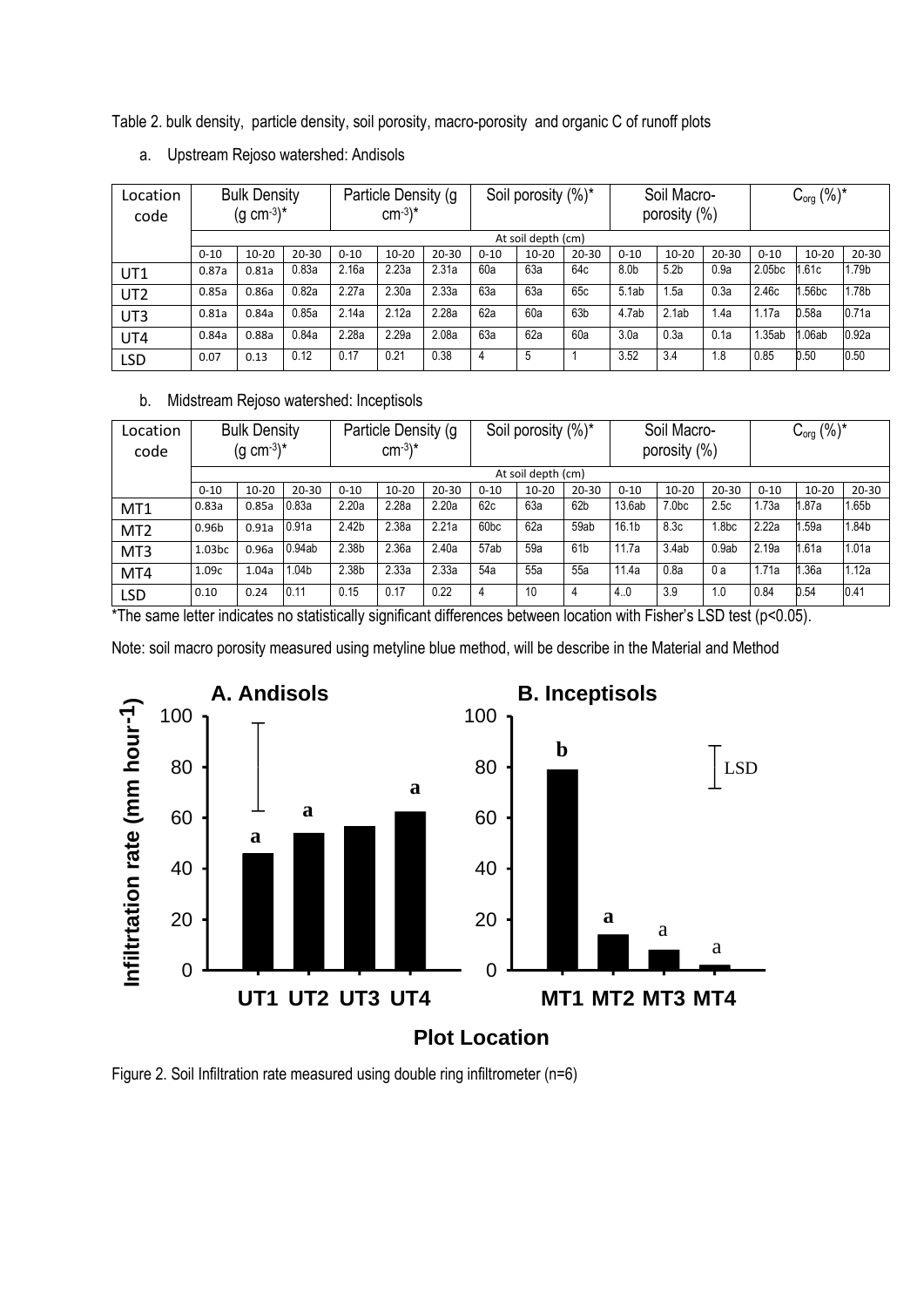#### **Supplement Note 2**

| Soil taxonomy           | Soil degradation     | soil<br>Factor<br>- of |          |
|-------------------------|----------------------|------------------------|----------|
| Sub order               | Physical<br>Chemical |                        | depth    |
| Aqualf (AQ)             |                      |                        | 0.90     |
| Udalf (AD)              | M                    |                        | 0.90     |
| $And$ ept $(IN)$        |                      |                        | 1.00     |
| A <sub>quept</sub> (IQ) |                      | М                      | 0.95     |
| Tropept                 |                      |                        | $1.00\,$ |
| Udult (UD)              |                      | M                      | 0.80     |

Table : The depth factor of some soils in Indonesia (Hammer, 1981)

#### **Supplement Note 3**

- Anache, J. A. A., Wendland, E. C., Oliveira, P. T. S., Flanagan, D. C., and Nearing, M. A.: Runoff and soil erosion plot-scale studies under natural rainfall: A metaanalysis of the Brazilian experience, Catena, 152, 29–39, https://doi.org/10.1016/j.catena.2017.01.003, 2017.
- Azmeri, Yulianur A. , Rizalihadi M., and Bachtiar, S. Hydrological Response Unit Analysis Using AVSWAT 2000 for Keuliling Reservoir Watershed, Aceh Province, Indonesia. Aceh Int. J. Sci. Technol., 4(1): 32-40. 2015.
- Beven, K.: On undermining the science?, Hydrol. Process., 20, 3141–3146, [https://doi.org/10.1002/hyp.6396,](https://doi.org/10.1002/hyp.6396) 2006.
- Dotterweich, M.: The history of human-induced soil erosion: Geomorphic legacies, early descriptions and research, and the development of soil conservation – A global synopsis, Geomorphology, 201, 1–34, https://doi.org/10.1016/j.geomorph.2013.07.021, 2013.
- Graham, C. B., van Verseveld, W., Barnard, H. R., and McDonnell, J. J.: Estimating the deep seepage component of the hillslope and catchment water balance within a measurement uncertainty framework, Hydrol. Process., 24, 3631–3647, https://doi.org/10.1002/hyp.7788, 2010.
- Kuntoro A.A., Cahyono M. and Soentoro E.A. Land Cover and Climate Change Impact on River Discharge: Case Study of Upper Citarum River Basin.. J. Eng. Technol. Sci., Vol. 50, No. 3: 364-381.<http://journals.itb.ac.id/index.php/jets/article/view/8557>2018.
- Mahmud , Kusumandari A. , Sudarmadji , and Supriyatno N. A Study of Flood Causal Priority in Arui Watershed, Manokwari Regency, Indonesia. Jurnal Manajemen Hutan Tropika Vol. 24, (2): 81- 94.<https://journal.ipb.ac.id/index.php/jmht/article/view/21380/16321>2018
- Mwango, S. B., Msanya, B. M., Mtakwa, P. W., Kimaro, D. N., Deckers, J., and Poesen, J.: Effectiveness OF Mulching Under Mirabain Controlling Soil Erosion, Fertility Restoration and Crop Yield in the Usambara Mountains, Tanzania, Land Degrad. Dev., 27, 1266–1275, https://doi.org/10.1002/ldr.2332, 2016.
- Nobrega, R. L. B., Guzha, A. C., Torres, G. N., Kovacs, K., Lamparter, G., Amorim, R. S. S., Couto, E., and Gerold, G.: Effects of conversion of native cerrado vegetation to pasture on soil hydrophysical properties, evapotranspiration and streamflow on the Amazonian agricultural frontier, Plos One, 12, e0179414, https://doi.org/10.1371/journal.pone.0179414, 2017.
- Nugroho S.P., Handayani L.D.W, Meidiza R. and Munggaran. G. Land use change analysis for hydrology response and planning management of Cibeet Sub-Watershed,West Java, Indonesia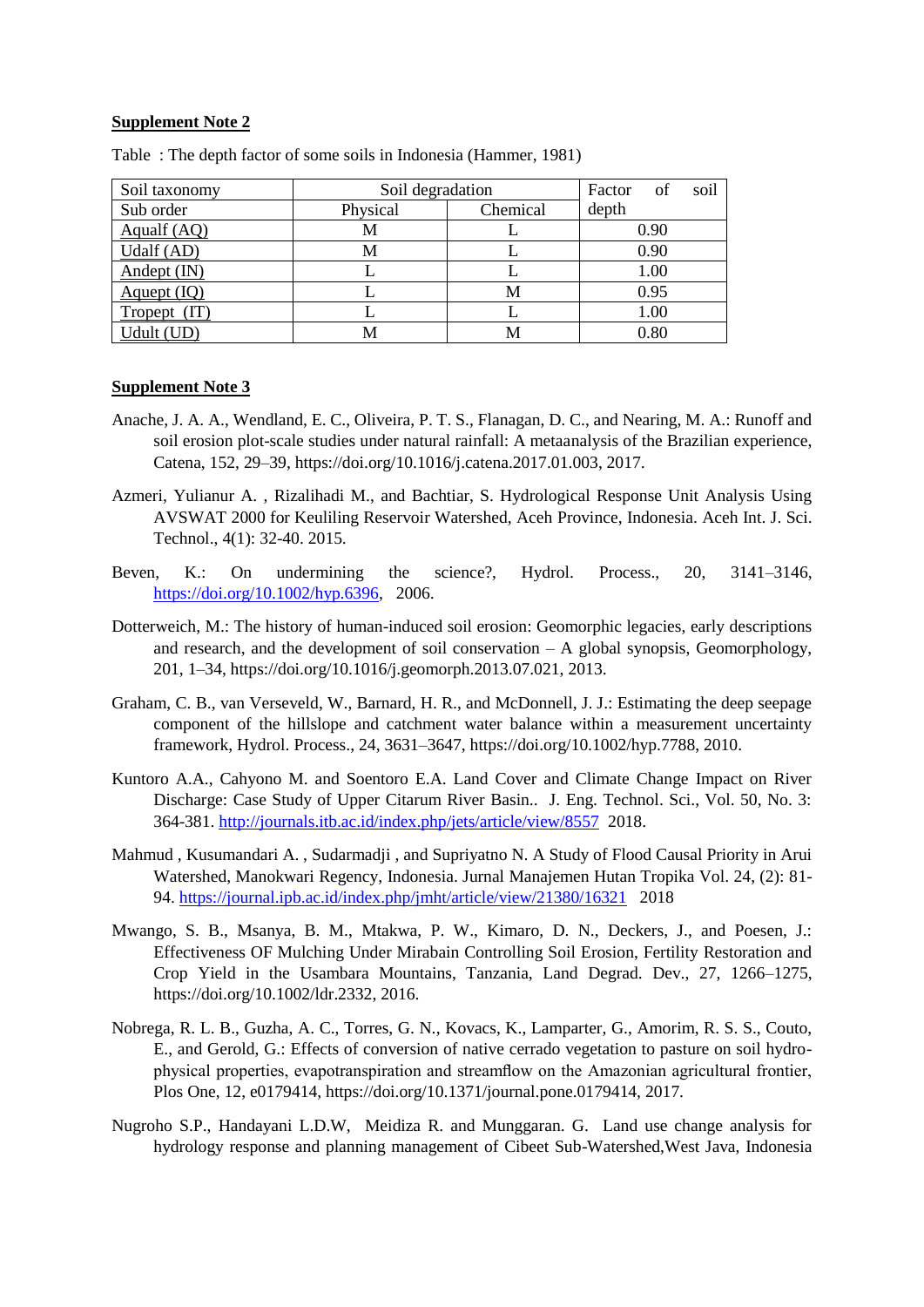IOP Conf. Series: Earth and Environmental Science **284**: 012002 IOP Publishing doi:10.1088/1755- 1315/284/1/012002 [https://iopscience.iop.org/article/10.1088/1755-1315/284/1/012002/pdf.](https://iopscience.iop.org/article/10.1088/1755-1315/284/1/012002/pdf.%202019) 2019.

- Oliveira, P. T. S., Nearing, M. A., Hawkins, R. H., Stone, J. J., Rodrigues, D. B. B., Panachuki, E., and Wendland, E.: Curve number estimation from Brazilian Cerrado rainfall and runoff data, J. Soil Water Conserv., 71, 420–429, https://doi.org/10.2489/jswc.71.5.420, 2016
- Pradiko H., Arwin, Soewondo P., Suryadi Y. The change of hydrological regime in upper Cikapundung Watershed, West Java Indonesia. The 5th International Conference of Euro Asia Civil Engineering Forum (EACEF-5). Procedia Engineering 125: 229 – 235. [https://reader.elsevier.com/reader/sd/pii/S1877705815033500 2015.](https://reader.elsevier.com/reader/sd/pii/S1877705815033500%202015)
- Ridwansyah, I., Pawitan H., Sinukaban N.. and Hidayat, Y. Watershed Modeling with ArcSWAT and SUFI2In Cisadane Catchment Area: Calibration and Validation to Prediction of River Flow. International Journal of Science and Engineering, Vol. 6(2):12-21,. [https://ejournal.undip.ac.id/index.php/ijse/article/view/5975/pdf 2014.](https://ejournal.undip.ac.id/index.php/ijse/article/view/5975/pdf%20%202014)
- Sadeghi, S. H. R., Seghaleh, M. B., and Rangavar, A. S.: Plot sizes dependency of runoff and sediment yield estimates from a small watershed, Catena, 102, 55–61, https://doi.org/10.1016/j.catena.2011.01.003, 2013.
- Strohmeier, S., Laaha, G., Holzmann, H., and Klik, A.: Magnitude and Occurrence Probability of Soil Loss: A Risk Analytical Approach for the Plot Scale For Two Sites in Lower Austria, Land Degrad. Dev., 27, 43–51, https://doi.org/10.1002/ldr.2354, 2016.
- Youlton, C., Wendland, E., Anache, J. A. A., Poblete-Echeverría, C., and Dabney, S.: Changes in erosion and runoff due to replacement of pasture land with sugarcane crops, Sustainability-Basel, 8, 685, https://doi.org/10.3390/su8070685, 2016.





Figure.. The Through-fall /Rainfall ratio variability in measured runoff plot, Rejoso Watershed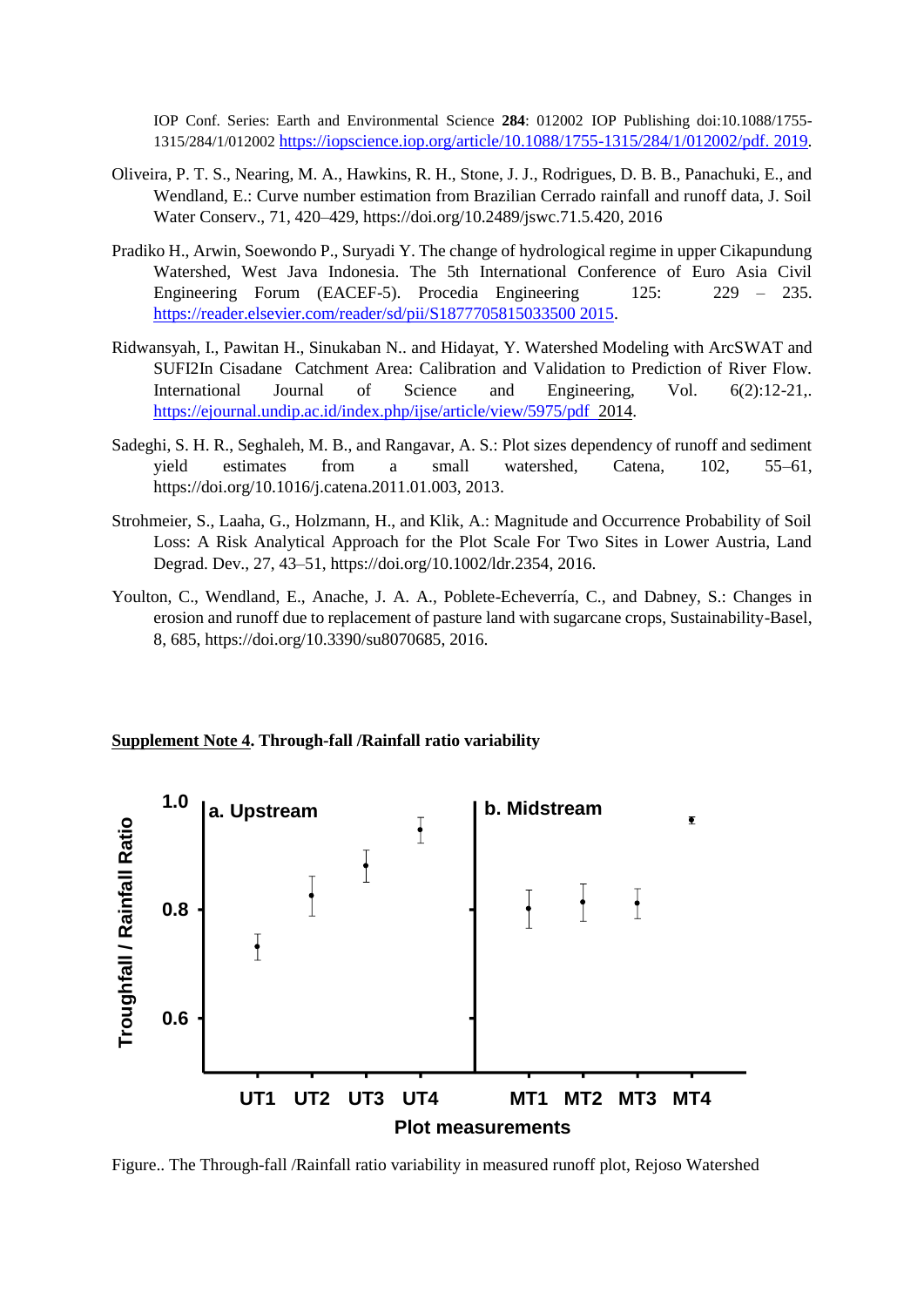# **Supplement Note 5. Filtering sediment using old newspapers**

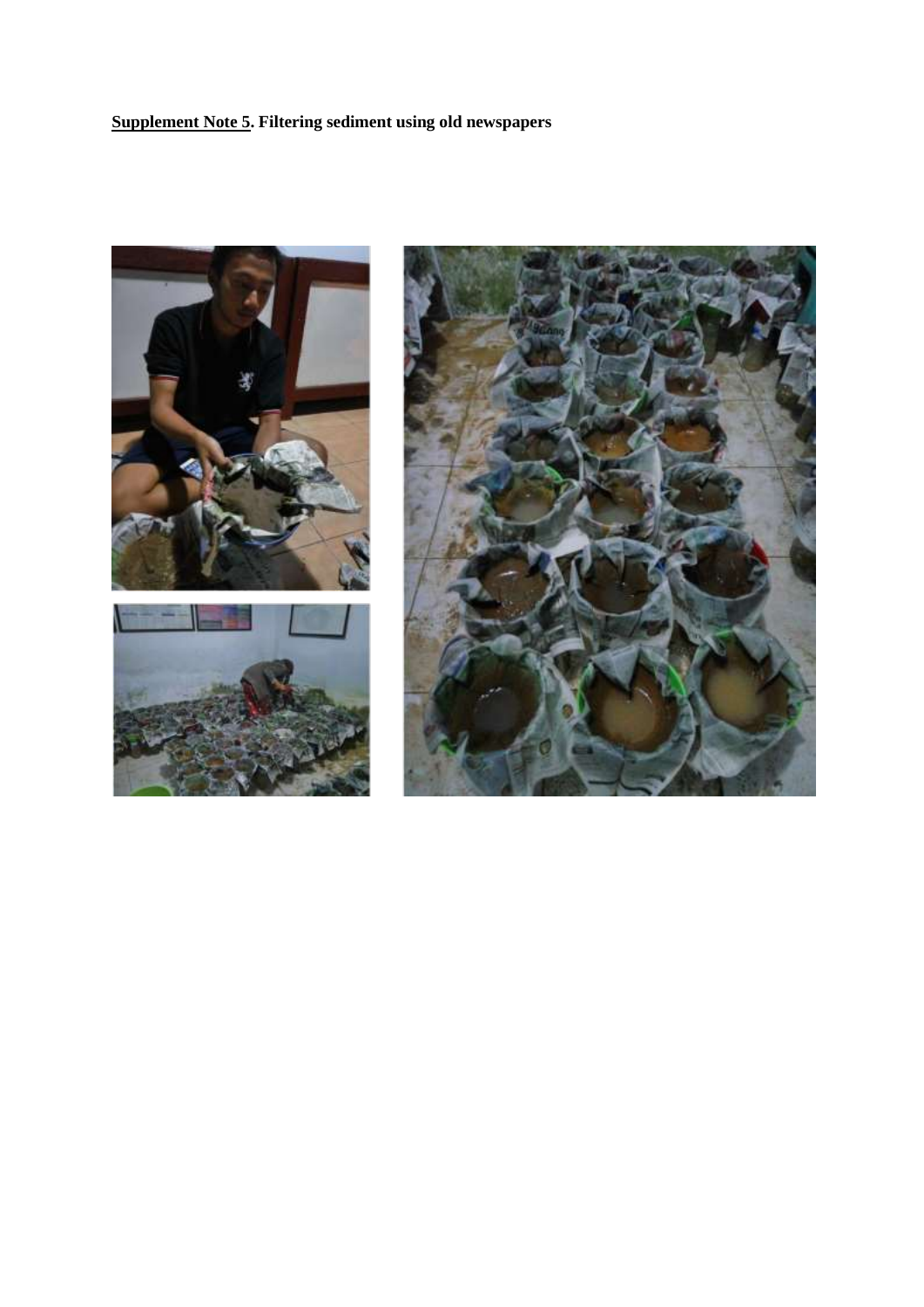#### **Supplement Note 5.**

#### **4 Discussion**

The first research question with hypothesis that forest-to-open-field-agriculture continuum significantly decreases the soil hydrological function of forest. The results of the present study confirms that land use type from high density of trees in forest were significantly decreased soil infiltration rate compared with low density of trees in agroforestry (Table . 2). The results of this study are also supported from the results of previous studies, where found that decreases in ground cover often resulted in decreases in soil infiltration rate (Gifford and Hawkins, 1978, Suprayogo et al., 2004, Forests have been shown to reduce surface runoff and erosion compared with coffee monoculture (Widianto et al., 2004). Neris et al. (2012) also found that soil infiltration in both green forest and pine forest higher than cropland. Ma et al. (2007) who found that soil infiltration rate of forest was greater than that of agroforestry. Sun et al., (2018) reported from their meta-analysis that converting any land use type with vegetation cover to crop land is in favour of decline of soil infiltration rate and are not beneficial to soil and water conservation. However, Wang et al. (2015) reported that conversion from forest to agroforestry increased soil infiltration rate.

The degradation of soil hydrological function of forest could be attributed to the decrease of soils' macroporosity and organic matter content, increased soil bulk density (Fig…..) which had significantly positive correlation with soil initial and steady infiltration rates (Fig. ….). Among various land use patterns, plant root activities are important factors affecting soil infiltration (Butt and Bowman, 2002; Zimmermann et al., 2006). The reason why cropland has lower infiltration rate than The and use type from high density of trees compared with low density of trees in forest may be verified by the fact that soils beneath the canopies of woody plants had a more extensive distribution of plant roots and a greater number of macropores, biologically-produced pores (Dunkerley, 2000; Colloff et al., 2010), which created a positive feedback on infiltration (Reid et al., 1999; Bhark and Small, 2003). The soils' macroporosity, needed for effective infiltration, is the result of a continuous process of compaction and filling in of macropores with fine soil particles, and creation of biogenic channels (formed by old tree roots, earthworms and other soil engineers) or abiotic processes (cracks). As no heavy machinery is used in any of these land use systems, compaction is restricted to human feet, and motorbikes in specific tracks. The formation of old tree root channels can cause long time-lags between land cover change and soil macroporosity (van Noordwijk et al. 2011), obscuring relations between current tree cover and soil hydrologic functions. Zwartendijk et al. (2017) showed that 'fallows' were intermediate between forests and grasslands in terms of infiltration in Madagascar. Recovery of infiltration after reforestation of grasslands in the Philippines was found to be a matter of decades rather than years (Zhang et al. 2019). Suprayogo et al. (2004) proves that forest soils have relatively more pore macro and higher surface infiltration rates than monoculture coffee plantations. Land use change, especially from forest to cropland, have caused remarkable changes in soil properties including loss of organic matter and increases in bulk density (Lepsch et al., 2010), which lead to decrease infiltration rate (Mwendera and Saleem, 2010). Some researchers suggested a positive relationship between soil organic matter and infiltration rate (Martens and Frankenberger, 1992; Osuji et al., 2010).

The second research question come out with hypothesis that dominant factors that determine "infiltration friendly" on plot scale are tree canopy cover, understorey vegetation, litter necromass, and land surface roughness. Our research show that a number of land cover types had infiltration rates below the required rates at peak rainfall events. Among the four factors tested, tree cover and litter layer necromass could be used to define zone-specific thresholds for infiltration-friendly land use, but understory vegetation and surface roughness did not. Although slopes in the upper watershed are much steeper than midstream, the coarser texture and likely higher aggregate stability means that thresholds for canopy cover and litter necromass can be lower.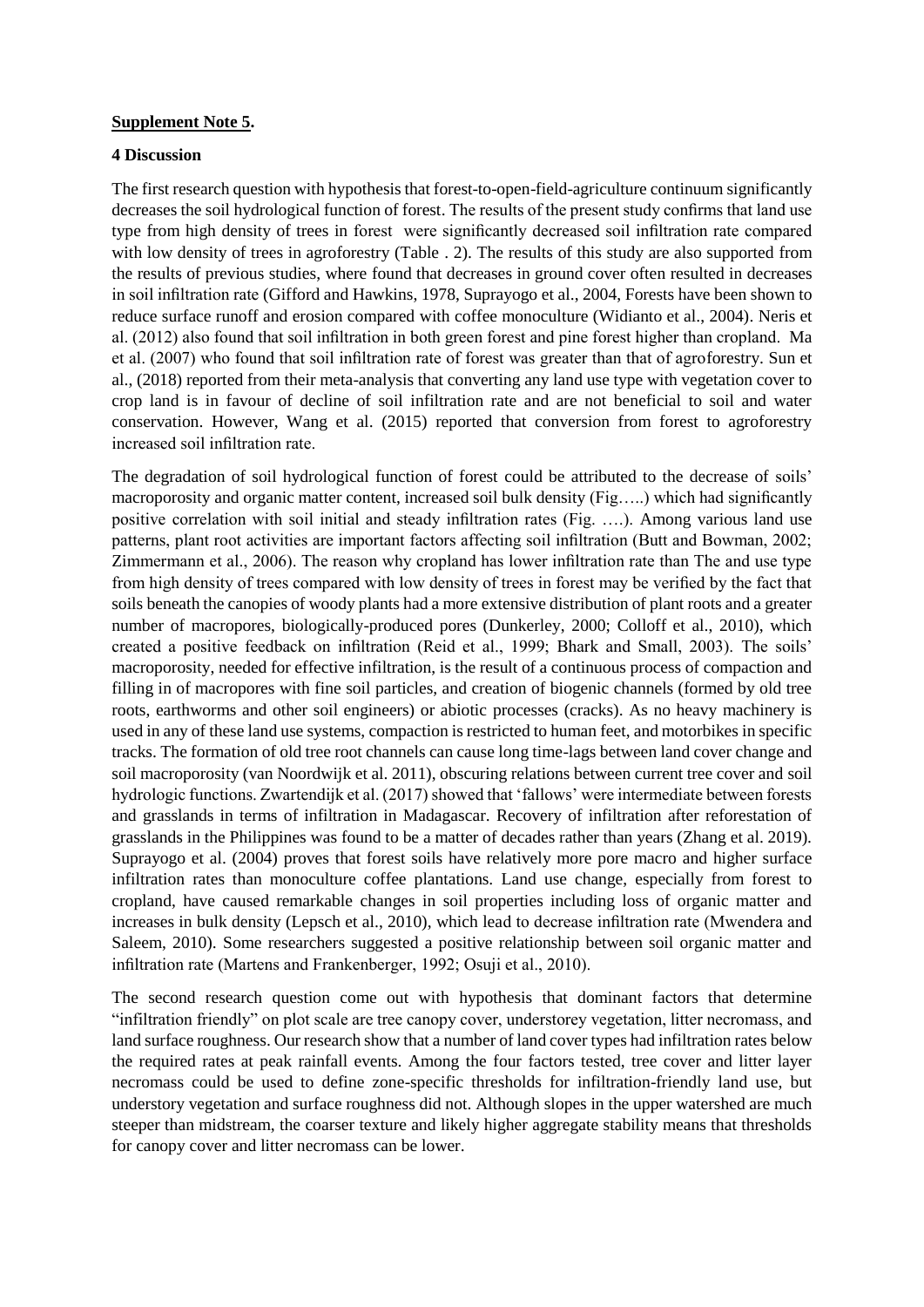Many authors have emphasized that the key to hydrologic functions is in the soil rather than the aboveground parts of the forest (Peña-Arancibia et al. 2019). Still, we found strong and direct relations with canopy cover. Positive effects of canopy cover on infiltration were related to raindrop interception in earlier studies (Carlesso et al. 2011; de Almeida et al. 2018). Interception will (a) reduce the destructive power of rainwater splash on the ground surface (as long as the effects Wiersum (1974) described are avoided, (b) allow more time for infiltration as water reaches the surface more slowly, (c) keep a thin water film on the leaves that will (d) cool the surrounding air when it subsequently evaporates. It will reduce the amount of water reaching the soil surface, but by increasing air humidity also decrease transpiration demand when stomata are open.

Understory vegetation theoretically can reduces splash impacts on the soil and supports infiltration, as does the litter necromass present. However, the result of this study indicated that understory show no significant relationships with runoff coefficient and soil erosion. This is possible because surface runoff and erosion have been largely controlled by land cover. Growth and development of understory determined by canopy cover. Likewise, the tree plantations in each plot are also diverse, so this also affects the diversity of understorey vegetation underneath.

The litter function is provided by thick litter closure at the ground surface. The result of this study indicate that litter layer in the old production forest both in upstream and midstream is significantly higher that other land uses (Table 3) and there is significant correlation with runoff coefficient and soil erosion (Figure 6 and Figure 7 respectively) . Litter is part of the body of the plant (in the form of leaves, branches, twigs, flowers and fruit) that dies (deciduous or pruned) and lives on the surface of the soil either intact or partially weathered. The role of litter in maintaining infiltration and soil erosion through: (a) Maintaining soil looseness by protecting the soil surface from rainwater, so that aggregates and soil macro pores are maintained, (b) Providing food sources for soil organisms, especially 'soil diggers' (eg earthworms) ), so that the organism can live and develop in the soil. Thus the number of macro pores is maintained through the activity of these organisms, and (c) Maintaining water quality in the river through the filtering of soil particles carried by surface runoff before entering the river. In a study in North China, Li et al. (2014) showed that presence of litter of *Quercus variabilis*, representing broadleaf litter, and *Pinus tabulaeformis*, representing needle leaf litter, can reduce surface runoff rates by 29.5% and 31.3% respectively. The overall effect of fast plus slowly decomposing surface litter means protection of the soil surface from splash erosion, surface roughness that reduces sediment entrainment, an energy source for soil biota and a conducive microclimate (Hairiah et al. 2006, Derpsch et al., 2014).

The land surface roughness also determine to maintain high infiltration and reducing soil erosion. In upstream there is no significant different between land uses, but in midstream, land surface roughness in agroforestry systems with tightly different canopies is significantly higher than rare canopies (Table 3). Without a high canopy cover (Table 3.a), this roughness was not able to control surface runoff and erosion in the upstream area. This is due steep slope in this plot. Both the production forest and agroforestry systems with high canopy maintained a relatively high land surface roughness compared with rare canopies in midstream area..In midstream, the land surface roughness were significant correlations with runoff coefficient and soil erosion. The role of surface roughness as sediment filter may depend on frequent regeneration to counter homogenisation (Rodenburg et al. 2003). Surface roughness in the landscape includes a cavity, meandering of streams due to the present of litter, necromass, tree trunk and rocks, providing opportunities for water flow to stop for longer periods and experience infiltration. This condition also functions as a sediment filter. This function needs to be managed through land management, so that surface roughness is maintained on the ground.

The third research question is as an analysis the answers of the previous two research questions with the hypothesis that it is not always that the upstream watershed area is more sensitive to hydrological disturbance due to changes in land use than midstream, but the factor of soil properties also determines considerations in watershed hydrological management. From a land use policy perspective our results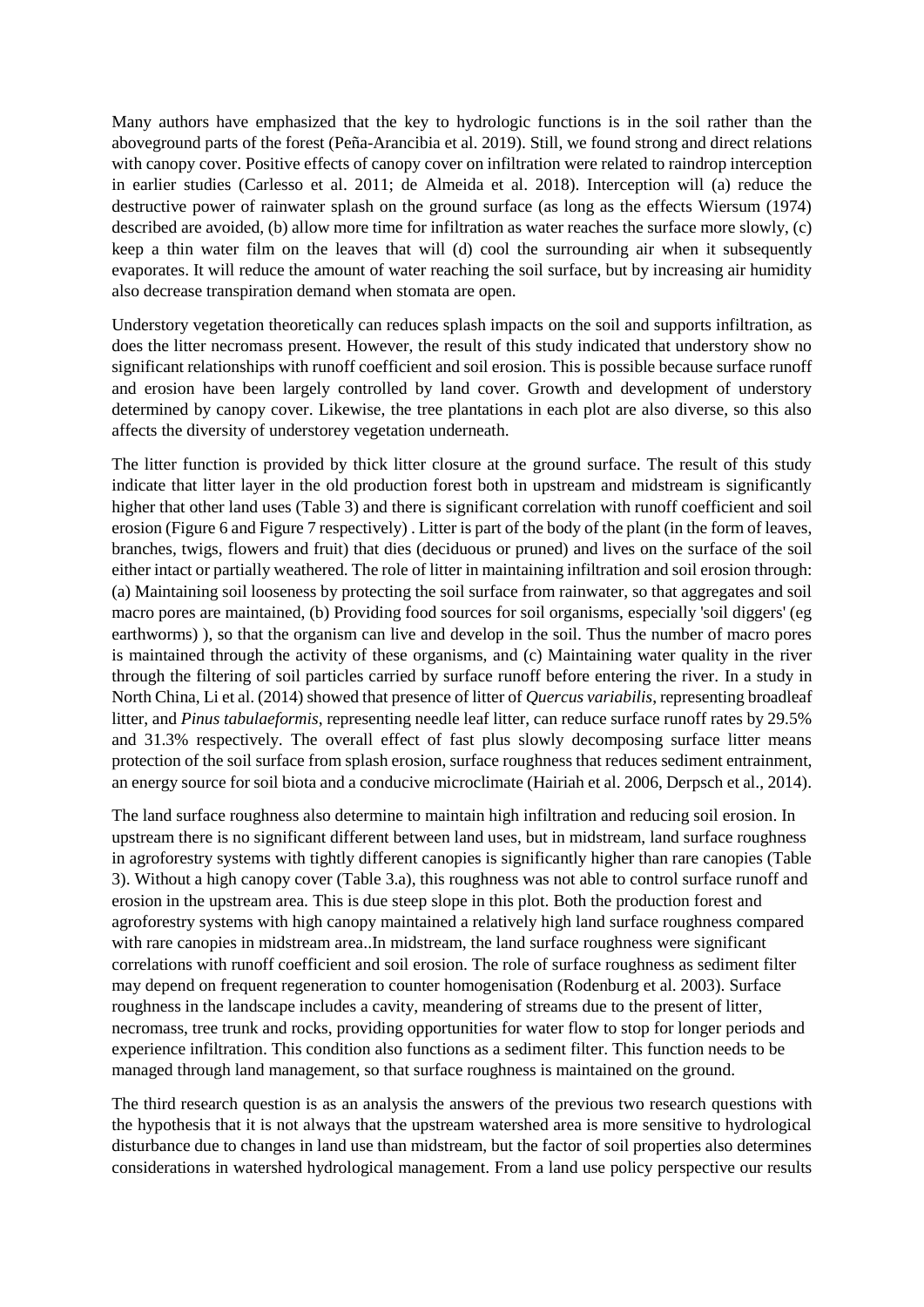suggest that maintaining high (~80%) canopy cover in the mid-slope farmer-controlled landscape that does not match the slope criteria for designation as watershed protection forest, is important. In Indonesia, protection is forest areas that have the primary function as protection of life support systems to regulate water management, prevent flooding, control soil erosion, prevent sea water intrusion, and maintain soil fertility (Government of Indonesia, 1999). With the higher rainfall intensities here and more erosive soils, risks for degradation from a downstream perspective seem to be as important here as they are in the more visually-at-risk upper watershed zone. Combining our plot-level results with efforts for hydrologic modelling for the Rejoso catchment as a whole (Tanika et al. 2018) can guide further advice to a local watershed forum on the measures and incentives needed to restore and protect the watershed as a whole. The Indonesian legal requirement of 30% forest cover across all its local government entities (Government of Indonesia, 2007) is a coarse translation of hydrologic relations at risk. It clearly matters what the land cover in the 'non-forest' parts of the landscape is and how vegetation interacts with soils and geomorphology in shaping rivers and groundwater flows (Zhipeng et al. 2018; Zhao et al. 2019). Our findings for the Rejoso watershed show that within the agroforestry spectrum, hydrologic thresholds of infiltration-friendliness exist between the systems that are mostly 'agro' and those that are mostly 'forest'.

#### Additional References:

- Gifford, G.F., Hawkins, R.H.. Hydrologic impact of grazing on infiltration: a critical review. Water Resour. Res. 14, 305–313. 1978
- Ma, X., Zhang, B., Shi, D., Lü, G.. Study on soil infiltration characteristic of different land utilization types in purple soil hilly region. J. Soil Water Conserv. 21, 25–29. 2007.
- Neris, J., Jiménez, C., Fuentes, J., Morillas, G., Tejedor, M. Vegetation and land-use effects on soil properties and water infiltration of Andisols in Tenerife (Canary Islands, Spain). Catena 98, 55– 62. 2012.
- Suprayogo D., Widianto, Purnomosidi P., Widodo R.H., Rusiana, F, . Aini, Z.Z., Khasanah N. and Kusuma Z. Degradation of soil physical properties as as result of forest land use change to become a monoculture coffee system: study of soil macro-porosity degradation Agrivita 26 (1): 60-68. 2004.
- Sun, D, ,Yang H. ,Guan D. ,Yang M., Wu J., Yuan, F., Wang A., Yushu Zhang Y., Jin C.. The effects of land use change on soil infiltration capacity in China: Ameta-analysis. Science of the Total Environment. 626:1394-1401. [https://www.sciencedirect.com/science/article/pii/S0048969718301244?via%3Dihub,](https://www.sciencedirect.com/science/article/pii/S0048969718301244?via%3Dihub) 2018.
- Wang, L., Zhong, C., Gao, P., Xi, W., Zhang, S.. Soil infiltration characteristics in agroforestry systems and their relationships with the temporal distribution of rainfall on the Loess Plateau in China. PLoS One 10, e0124767. 2015
- Widianto; Noveras, H.; Suprayogo, D.; Widodo, R.H.; Purnomosidhi, P. dan M. van Noordwijk. 2004. Conversion of Forests to Agricultural Land: Can the hydrological function of forests be replaced by monoculture coffee systems?. Agrivita 26 (1): 47-52. 2004.
- Wu, Q.X., Chen, Y.M., Liu, X.D., Zhao, H.Y. Soil and Water Conservation Mechanism of Forest and it Function Control Technology. Chinese Science Press, Beijing, p. 118. 2005.